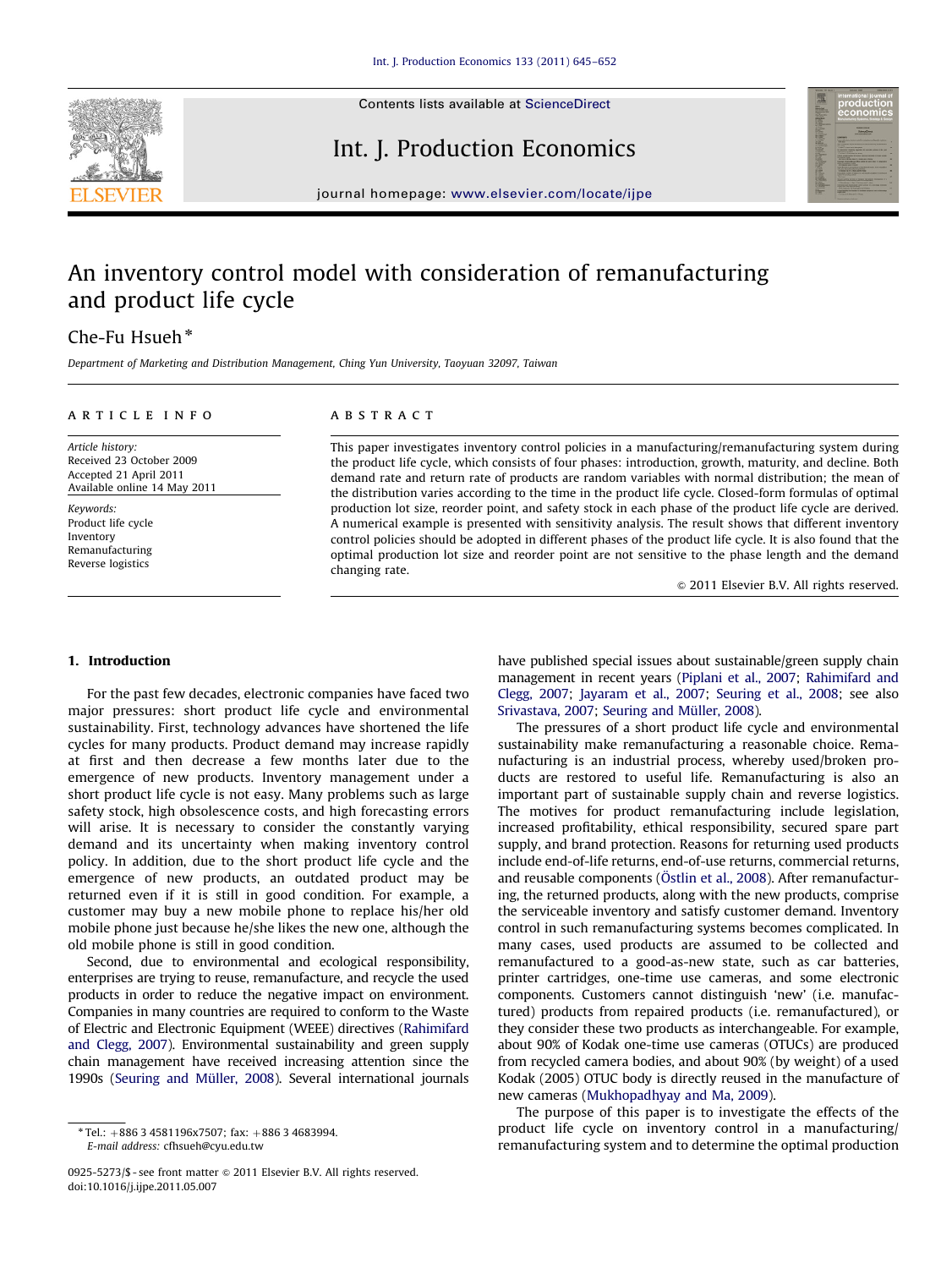lot size, reorder point, and safety stock during each phase of the product life cycle. The product life cycle is divided into following phases: introduction (phase 1), growth (phase 2), maturity (phase 3), and decline (phases 4 and 5). Both demand rate and return rate of products are random variables with normal distribution; the mean of the distribution varies according to the time in the product life cycle. Before introducing our model, we present a brief literature review.

[van der Laan et al. \(1996a](#page--1-0), [1996b\)](#page--1-0) consider several inventory control strategies with remanufacturing and disposal. Product demands and returns are assumed to be independent Poisson processes; push and pull strategies are considered in the inventory model ([van der Laan and Salomon, 1997;](#page--1-0) [van der Laan et al.,](#page--1-0) [1999a](#page--1-0); [van der Laan and Teunter, 2006\)](#page--1-0) to coordinate production, remanufacturing, and disposal operations. Lead time effects are further investigated in a similar remanufacturing system to improve system performance ([van der Laan et al., 1999b;](#page--1-0) Kiesmüller, 2003a, [2003b\)](#page--1-0). Recently, [Mukhopadhyay and Ma \(2009\)](#page--1-0) review joint procurement and production decisions in remanufacturing under quality and demand uncertainty. Three different cases are presented, and the optimal procurement and the production quantity for the firm are determined.

All the above articles have an assumption that the demand rate and return rate are independent. In contrast, Kiesmüller and [van der Laan \(2001\)](#page--1-0) develop an inventory model in which the random returns depend explicitly on the demand stream. They assume a constant probability that an item is returned. [Dobos](#page--1-0) [\(2003\)](#page--1-0) considers inventory strategies for a reverse logistics system in which demand is a known continuous function in a given planning horizon and the return rate of used items is also a given function of time; there is a constant delay between these two functions. To take stochastic demand rate and return rate into consideration, most relevant articles assume that demand rate and return rate follow specific distributions with fixed parameters, which are consistent through the product life cycle. However, Ö[stlin](#page--1-0) [et al. \(2009\)](#page--1-0) have developed strategies to balance supply and demand for remanufactured products during the product life cycle, but they do not present a clear inventory control policy.

As previously mentioned, the product life cycle is shorter than before, especially in the electronics industry. Product demand may increase rapidly at first and then decrease a few months later. In addition, the product may be returned even if it is still in good condition. Therefore, the product life cycle influences not only long-term strategies but also operational activities. If the product life cycle is not considered in inventory control, then product shortage or overstocking is more likely to occur. [Reiner](#page--1-0) [et al. \(2009\)](#page--1-0) point out that when the life cycle structure is not considered in the demand model, forecasting errors may become uncomfortably high, leading to large safety inventories and a substantial risk of high obsolescence costs.

To our knowledge, very few articles consider product life cycle, inventory control, and remanufacturing simultaneously. [Ahiska](#page--1-0) [and King \(2010\)](#page--1-0) use a discrete-time Markov decision process to find the optimal inventory policy (i.e. the manufacturing and the remanufacturing strategy that have the smallest cost) in each life cycle stage. Unlike in our paper, the same inventory policy is adopted within a stage, because the mean demand and the mean return are both assumed to be constant within each stage. Also, the length of a stage is considered to be long enough so that the problem can be treated as a set of infinite-horizon problems. [Chung and Wee \(2011\)](#page--1-0) also develop an integrated production inventory model with short life cycles to consider green product design and remanufacturing with re-usage concept. An optimal replenishment policy is derived. The result of the analysis shows that the re-manufacturability and the component life cycle of product design are interrelated. They have shown that new technology evolution, remanufacturing ratios, and system's holding costs are critical factors affecting decision making in a green supply chain inventory control system.

The rest of this paper is organized as follows. Section 2 presents the assumptions and notations. Section 3 explains the mathematical modeling. Section 4 provides numerical examples and sensitivity analysis. The paper concludes in Section 5.

#### 2. Assumptions and notations

#### 2.1 Notations

#### Decision variables:

- $v_i$  number of production activities in phase *i* of the product life cycle
- $s_i$  safety stock in phase *i* of the product life cycle

Dependent variables:

- $Q_{i,j}$  production lot size in the jth production activity in phase i
- $ROP_{i,j}$  inventory level of reorder point for the *j*th production activity in phase i
- $D_{i,j}$  mean of the total demand during the lead time of the jth production activity in phase i
- $TC_i$  sum of the fixed cost of manufacturing orders and the holding cost in phase  $i$
- $I(t)$  expected inventory level at time  $t$

Parameters:

| $\lambda(t)$     | mean of the demand rate at time t |
|------------------|-----------------------------------|
| $\sigma_{1}^{2}$ | variance of the demand rate       |

- $\sigma_{\lambda}^2$  variance of the demand rate<br> $\gamma(t)$  mean of the return rate at ti mean of the return rate at time  $t$
- $\sigma^2_{\gamma}$ Cov<sub> $\lambda \gamma$ </sub>
- variance of the return rate<br>covariance between the demand and return rates
- Cov<sub> $\lambda \gamma$ </sub> covariance between the demand and return rates  $\tilde{\lambda}(t)$  mean of net demand rate at time t;  $\tilde{\lambda}(t) = \lambda(t) \gamma(t)$
- $T_i$  length of phase *i*
- $\tau$  lead time for manufacturing
- $K$  fixed cost per manufacturing order
- h holding cost of a product per unit time
- $a_i$ ,  $b_i$  constants
- $\beta$  preset fill rate, referring to the fraction of product demand that is met from products in inventory, i.e., the probability of no stockout

#### 2.2. Assumptions

The scheme of the manufacturing/remanufacturing system in this paper is illustrated in [Fig. 1](#page--1-0). The serviceable inventory stocks the manufactured and remanufactured products to satisfy the demand. There are two ways to replenish the serviceable inventory: by manufacturing new products or by remanufacturing returned products. The remanufactured products are assumed to be as good as the new ones. We also assume that both the demand and the return rate of products are random variables with normal distribution and that the mean of the distribution varies according to the time spent in the product life cycle [\(Fig. 2](#page--1-0)). We can see that the return rate is not independent of the demand rate. There is a time lag between the two functions, and the peak of the return rate function decreases.

The product life cycle has four phases (i.e., introduction, growth, maturity, and decline) that can be demarcated according to several factors (e.g. sales, demand, profits, and competitors).